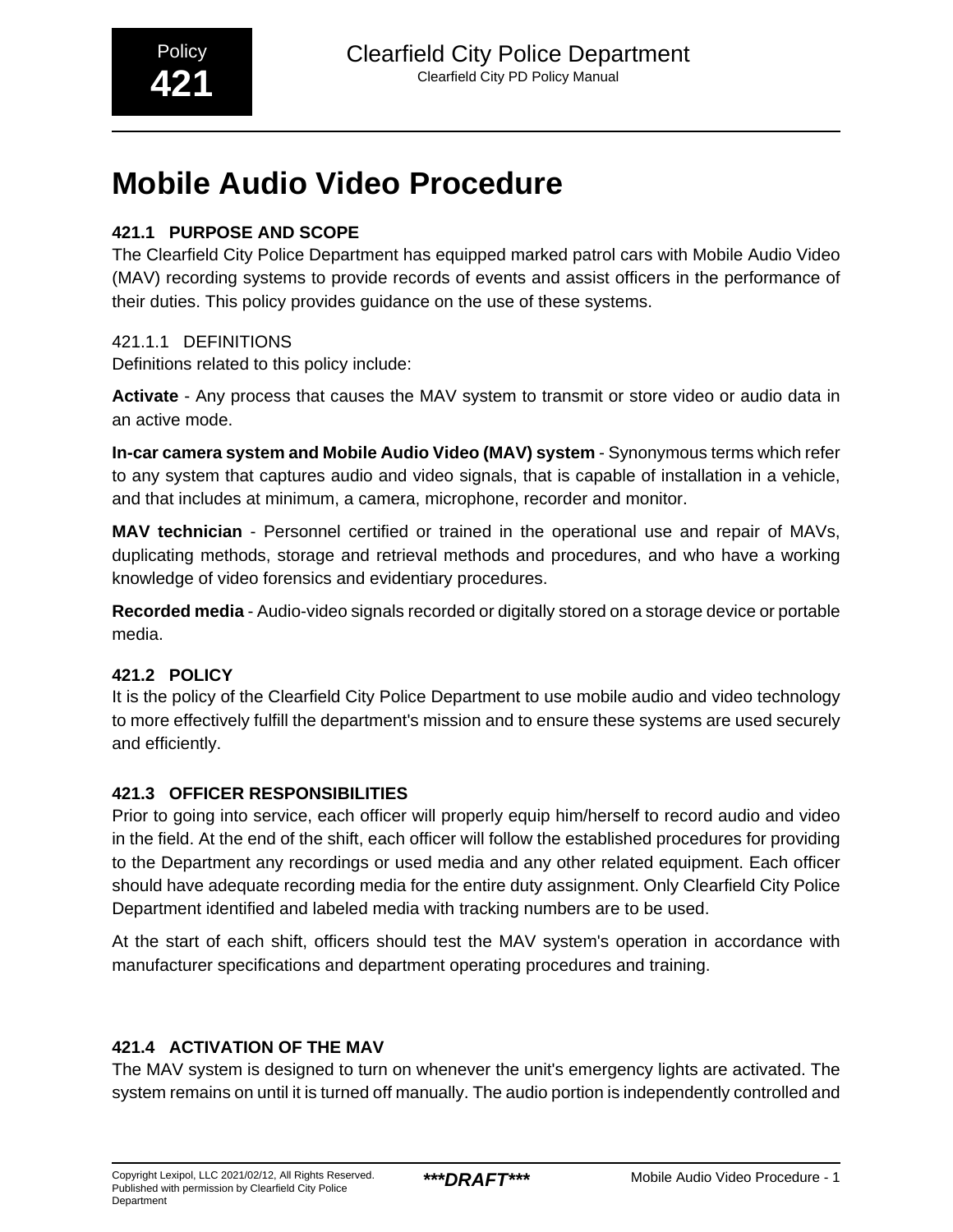# Clearfield City Police Department

Clearfield City PD Policy Manual

#### Mobile Audio Video Procedure

should be activated manually by the officer whenever appropriate. When audio is being recorded, the video will also record.

#### 421.4.1 ACTIVATION OF MAV

This policy is not intended to describe every possible situation in which the MAV system may be used, although there are many situations where its use is appropriate. An officer may activate the system any time the officer believes it would be appropriate or valuable to document an incident.

In some circumstances it is not possible to capture images of the incident due to conditions or the location of the camera. However, the audio portion can be valuable evidence and is subject to the same activation requirements as the MAV. The MAV system shall be activated in any of the following situations:

- 1. Vehicle pursuits
- 2. Priority responses
- 3. Traffic stops (to include, but not limited to, traffic violations, stranded motorist assistance, and all crime interdiction stops)
- 4. Vehicle searches
- 5. DUI investigations including field sobriety tests
- 6. Arrests occuring within video range
- 7. When physical or verbal confrontations or use of force are likely
- 8. Transporting any individual
- 9. All field contacts involving actual or potential criminal conduct, within video/audio range of the MAV:

The MAV system should be activated in any of the following situations when within range of the MAV:

- 1. Suspicious vehicles
- 2. Pedestrian checks
- 3. Consensual encounters
- 4. Crimes in progress
- 5. Responding to an in-progress call
- 6. All self-initiated activity in which an officer would normally notify the Communications **Center**
- 7. Any call for service involving a crime where the recorder may aid in the apprehension and/or prosecution of a suspect:
	- (a) Offenses involving violence or weapons
	- (b) Disturbance of peace calls
	- (c) Domestic violence calls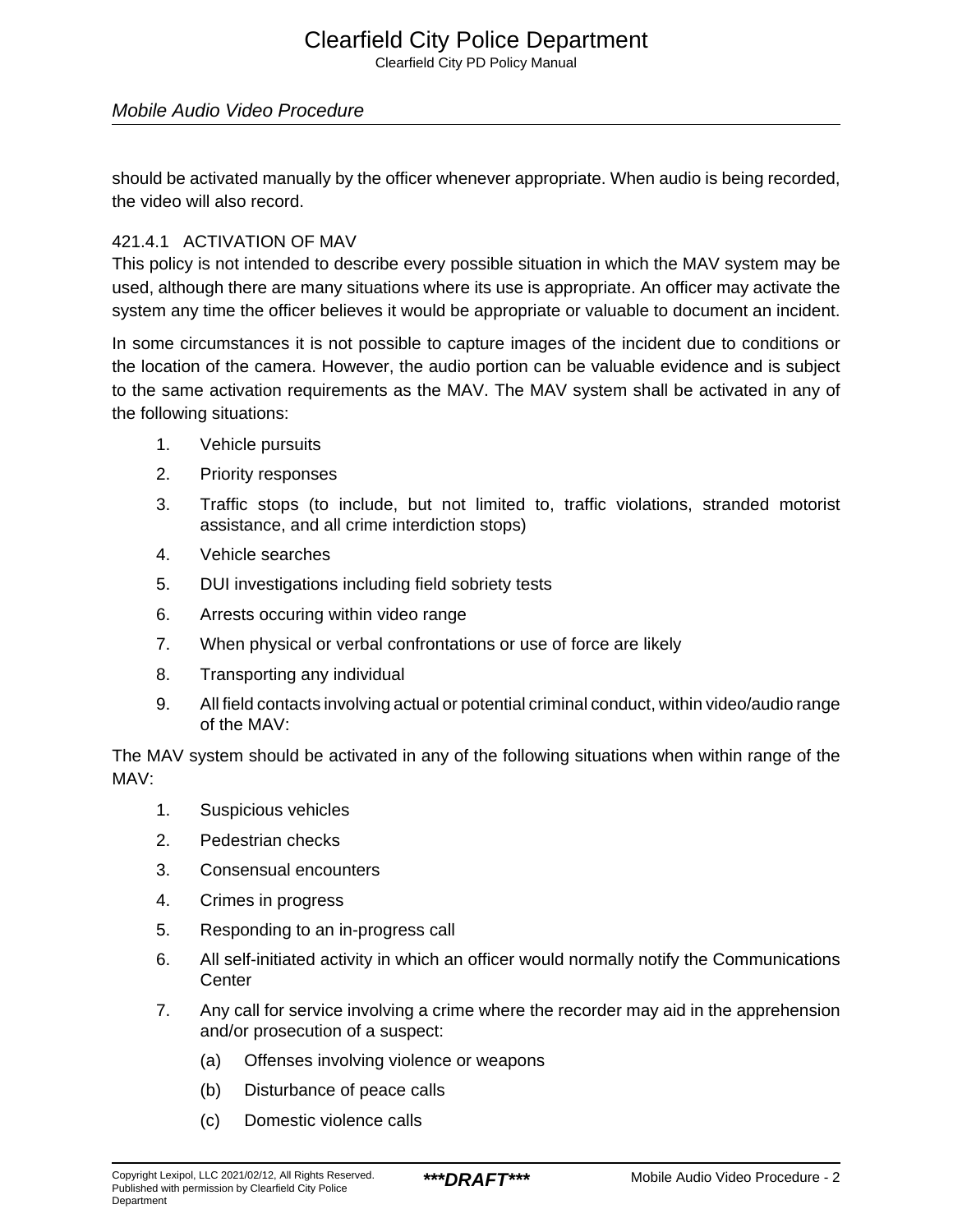# Mobile Audio Video Procedure

- 8. Any other contact that becomes adversarial after the initial contact, in a situation that would not otherwise require recording
- 9. Any other circumstance where the officer believes that a recording of an incident would be appropriate

# 421.4.2 CESSATION OF RECORDING

Once activated, the MAV system should remain on until the incident has concluded. For purposes of this section, conclusion of an incident has occurred when all arrests have been made, arrestees have been transported and all witnesses and victims have been interviewed. Recording may cease if an officer is simply waiting for a tow truck or a family member to arrive, or in other similar situations.

# 421.4.3 WHEN ACTIVATION IS NOT REQUIRED

Activation of the MAV system is not required when exchanging information with other officers or during breaks, lunch periods, when not in service or actively on patrol.

No member of this department may surreptitiously record a conversation of any other member of this department except with a court order or when lawfully authorized by the Chief of Police or the authorized designee for the purpose of conducting a criminal or administrative investigation.

# **421.5 REVIEW OF MAV RECORDINGS**

All recording media, recorded images and audio recordings are the property of the Department. Dissemination outside of the agency is strictly prohibited, except to the extent permitted or required by law.

To prevent damage to, or alteration of, the original recorded media, it shall not be copied, viewed or otherwise inserted into any device not approved byauthorized department members.

Recordings may be reviewed in any of the following situations:

- (a) For use when preparing reports or statements
- (b) By a supervisor investigating a specific act of officer conduct or for quality assurance
- (c) By a supervisor to assess officer performance
- (d) To assess proper functioning of MAV systems
- (e) By a department investigator, after approval of a supervisor, who is participating in an official investigation, such as a personnel complaint, administrative inquiry or a criminal investigation
- (f) By department personnel who request to review recordings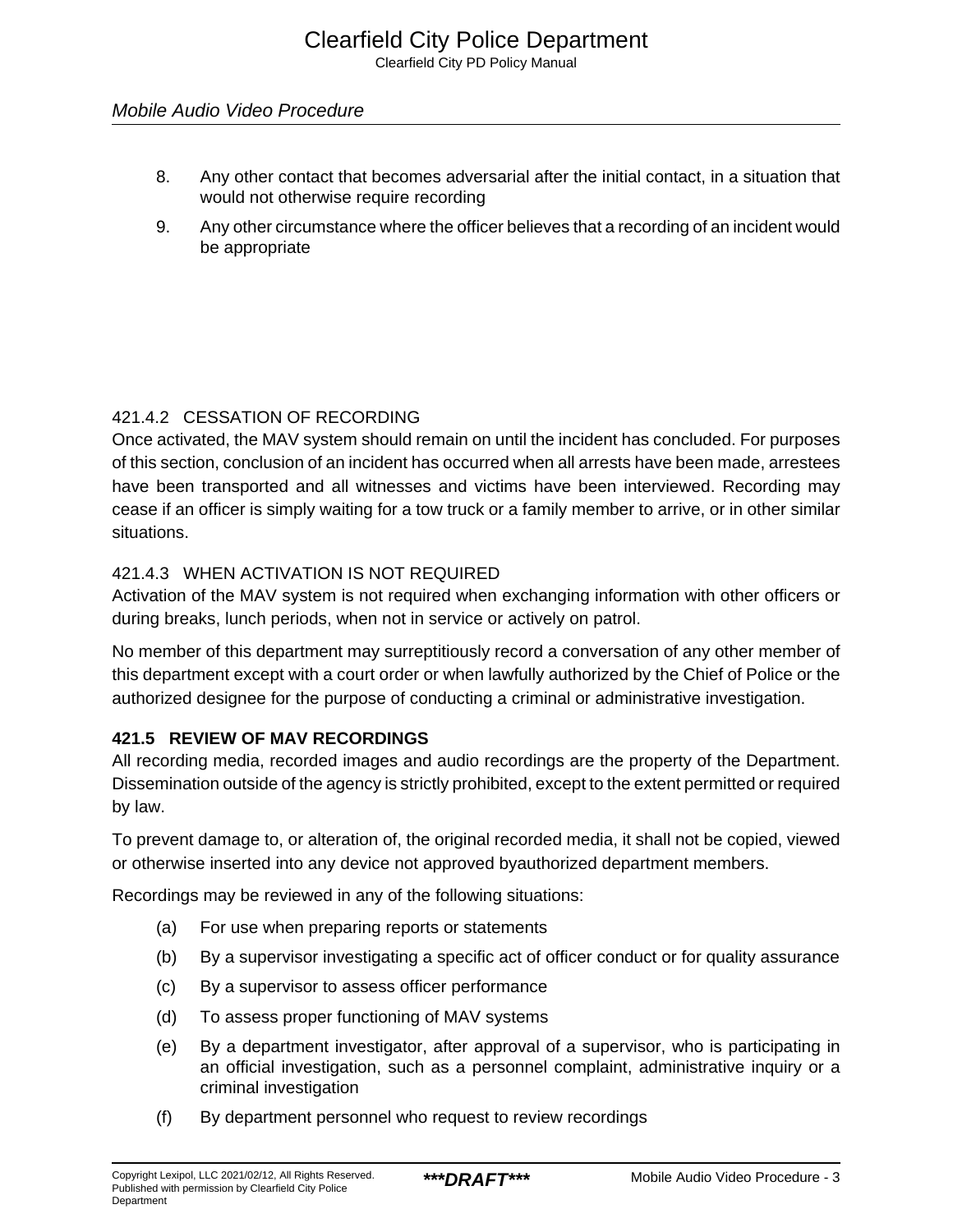- (g) By an officer who is captured on or referenced in the video or audio data and reviews and uses such data for any purpose relating to his/her employment
- (h) By court personnel through proper process or with permission of the Chief of Police or the authorized designee
- (i) By the media through proper process or with permission of the Chief of Police or the authorized designee
- (j) To assess possible training value
- (k) Recordings may be shown for training purposes. If an involved officer objects to showing a recording, his/her objection will be submitted to the Chief of Police to determine if the training value outweighs the officer's objection

Employees desiring to view any previously uploaded or archived MAV recording, besides those recorded on their own MAV system, should obtain permission and access from a supervisor.

In no event shall any recording be used or shown for the purpose of ridiculing or embarrassing any employee.

#### **421.6 DOCUMENTING MAV USE**

To assist with identifying and preserving data and recordings members should download, tag, and classify all recordings in accordance with procedure and document the existence of the recording in any related case report. Officers will document in their report that portable video or audio is available. Recordings will be downloaded at the end of each shift or if approved, at the beginning of the next tour of duty. Each recording will be tagged with the applicable case number, classified by the appropriate title, and have any applicable comments added.

**Classification:** Classification of a recording is the process of selecting the classification title that most accurately represents what is on the recording. The classification applied will determine the retention period of the recording.

**Tagging:** Tagging of a recording is the process of applying a case number, citation number, infraction number, ect which is associated to the recording.

A member should classify all recordings under one of the following classifications:

- (a) Traffic Offense
- (b) DUI Investigation
- (c) Interviews
- (d) 10-39 Response
- (e) Evading
- (f) Jail Transport
- (g) Drug Investigation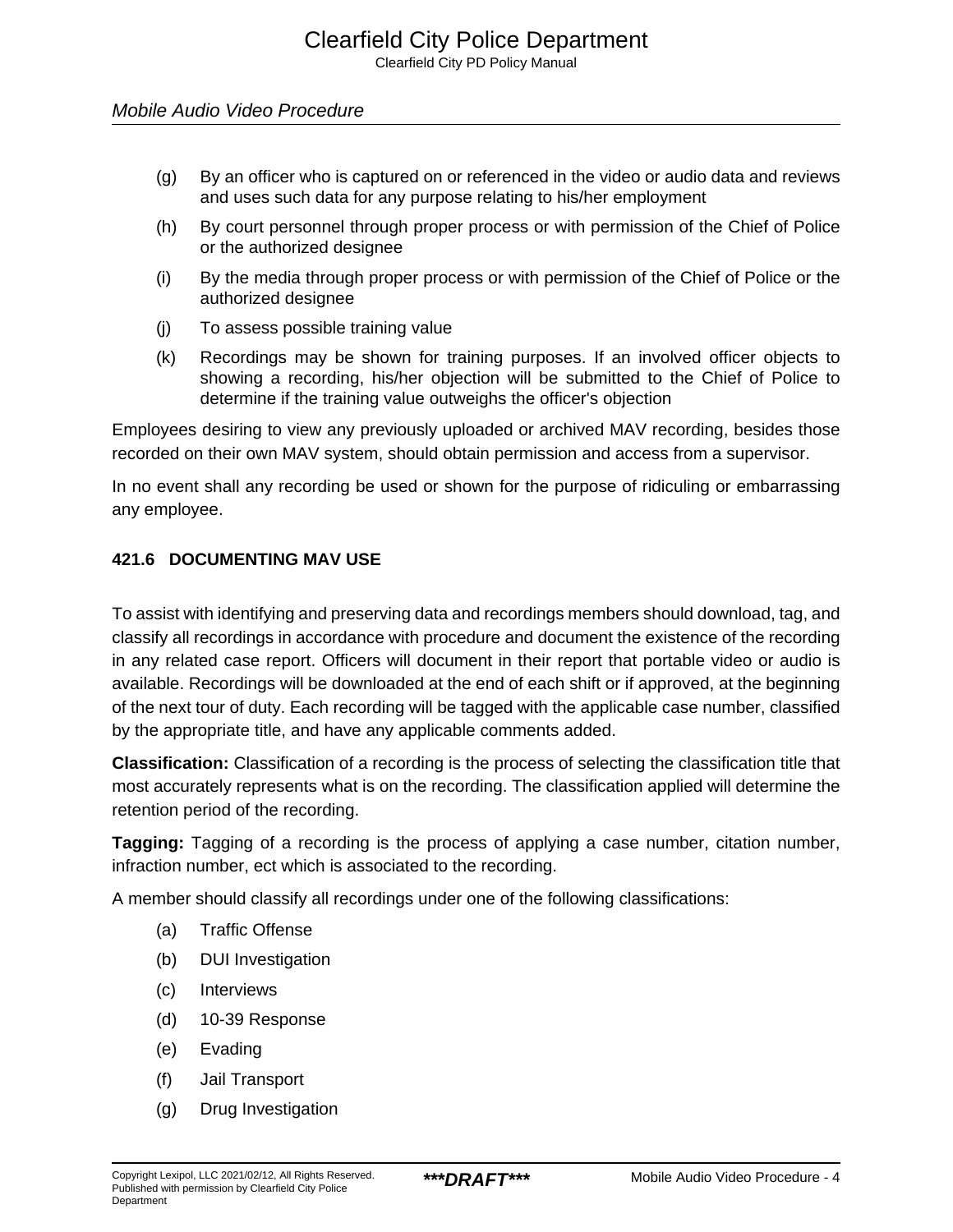# Clearfield City Police Department

Clearfield City PD Policy Manual

#### Mobile Audio Video Procedure

- (h) Junk
- (i) Court Recordings
- (j) Homicide
- (k) Child Abuse
- (l) Sex Offense
- (m) Criminal MIS
- (n) Criminal FEL
- (o) Non-Criminal

In addition to being classified, a case number should also be applied to recordings when the member reasonably believes:

transfer, tag or mark recordings when the member reasonably believes:

- (a) The recording contains evidence relevant to potential criminal, civil or administrative matters.
- (b) A complainant, victim or witness has requested non-disclosure.
- (c) A complainant, victim or witness has not requested non-disclosure but the disclosure of the recording may endanger the person.
- (d) Disclosure may be an unreasonable violation of someone's privacy.
- (e) Medical or mental health information is contained.
- (f) Disclosure may compromise an under-cover officer or confidential informant.
- (g) Recorded content contains sound or images from a residence (Utah Code 63G-2-302).
- (h) Recorded content contains sound or images from a hospital, health care facility, human service program or the clinic of a health care provider (Utah Code 63G-2-305).

Any time a member reasonably believes a recorded contact may be beneficial in a non-criminal matter (e.g., a hostile contact), the member should promptly notify a supervisor of the existence of the recording.

#### **421.7 SYSTEM OPERATIONAL STANDARDS**

- (a) MAV system vehicle installations should be based on officer safety requirements and the vehicle and device manufacturer's recommendations.
- (b) The MAV system should be configured to minimally record for 30 seconds prior to an event.
- (c) The MAV system may not be configured to record audio data occurring prior to activation.